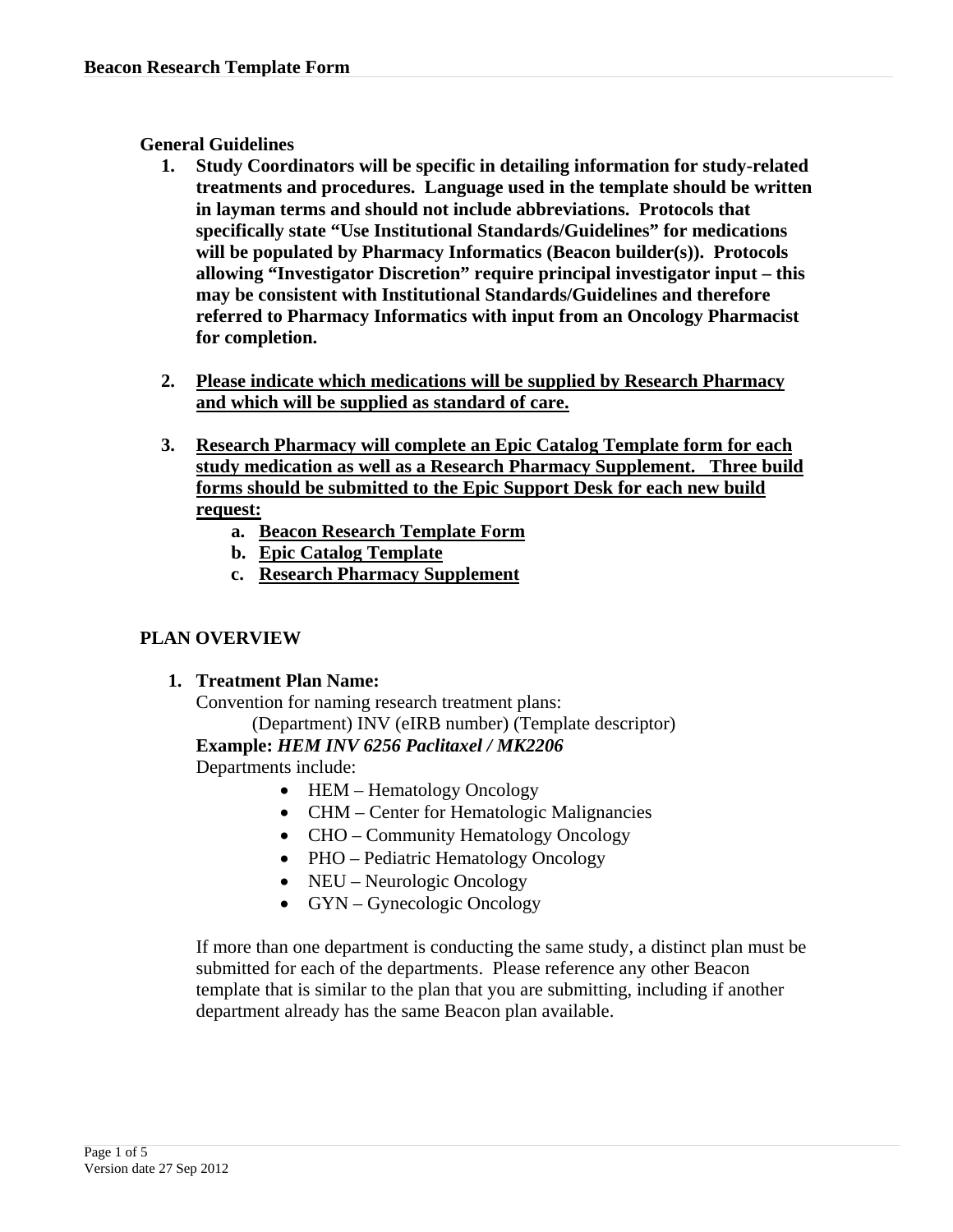# **2. Template summary:**

This is to be used as an overall guide to help Pharmacy Informatics understand the template(s) associated with the protocol. Include disease site, stage, study phase, general treatment plan including drugs, order of treatment:

Example: "*Treatment arm of I-SPY, multi arm study of neoadjuvant chemotherapy in primary breast cancer. This arm treats with weekly trastuzumab and paclitaxel x 12 weeks and oral investigational agent MK2206 once weekly for 12 doses"* 

## **3. Synonyms:**

-Brand or other name of drug(s) -Sponsor protocol number -Disease site

# **4. Principal Investigator:**

Name/Title: Phone/Pager:

# **5. Study Coordinator:**

Name/Title: Phone/Pager:

## **6. Type of Plan:** Where will treatment be given?

- Inpatient only -Outpatient only -Combination of both an inpatient stay and outpatient visits -Are both inpatient and outpatient only versions needed?

Build plan based on the location where the majority of subjects will be treated.

# **7. Number of Cycles:**

Define optimum number of cycles to be used for baseline template. "Optimum" will vary from template to template – if there are a fixed number of cycles in the protocol, that number will be used. If the number of cycles is open-ended, as in many metastatic treatments, it is suggested you choose a number of cycles that will cover treatment for 6-12 months. Plans should not be built for more than 1 year without discussion with Pharmacy Informatics.

## **8. Number of Days per Cycle:**

Do not include range. Only provide a single number.

## **9. Plan properties:**

Weight/BSA criteria for dose recalculations. Unless otherwise specified, the Beacon plan will default to the actual weight of the patient at the time the plan is assigned.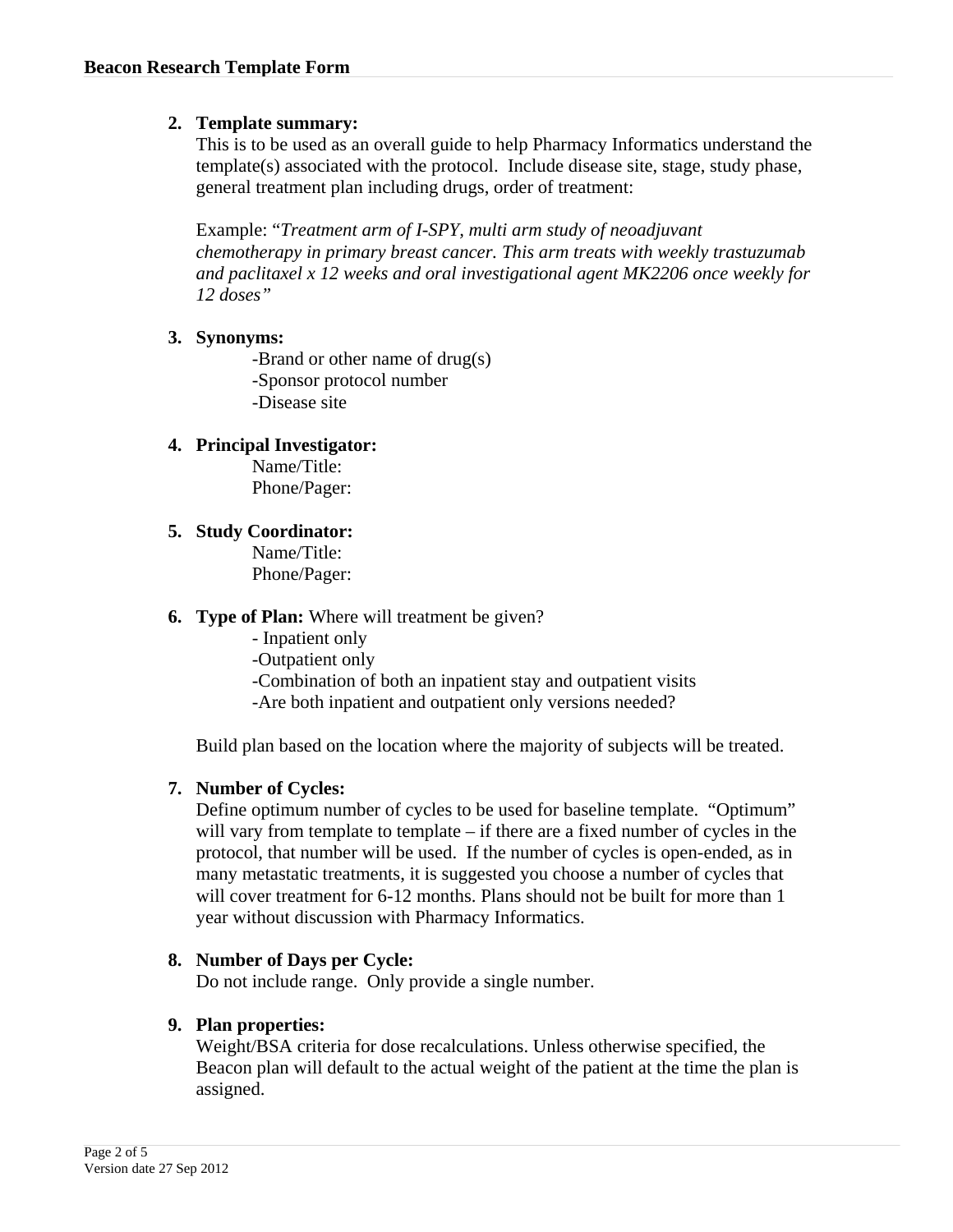Weight/BSA warning criteria (a warning will display in Beacon if weight or BSA differs by greater than or equal to 5%)

### **PRE-CYCLE**

### **10. Pre-Cycle Procedures/Medications:**

**Research Procedures/Medications -** List any protocol specific outpatient medications or ordering guidelines that need to be initiated or completed before Cycle 1, Day 1.

**Standard of Care Procedures/Medications –** See General Guidelines for medications.

### **TREATMENT**

**11. Standard of Care Labs:** List any labs that need to be done in clinic before infusion

### **12. Research labs:**

**Labs to be reimbursed by study sponsor (Downtime Forms):** Due to the significant effort needed to maintain an accurate list of specific research labs for each study along with the inability to associate the industrial account number with research labs in Beacon, specific research labs will not be listed in the Beacon template.

**If research labs are to be drawn, please specify which days they will be drawn and a general research communication order will be added to the template instructing the nurse to see the downtime form for study labs.** 

**If PKs are involved** summarize time points for draws on each day, segregated by Cycle and Cycle Day.

#### **13. Treatment parameters:**

List relevant criteria for holding treatment or dose modification, OR default to "Hold chemo and notify MD or study coordinator for any abnormal labs or vital signs"

#### **14. Nursing communications:**

List any items that the nursing staff should be aware of for treatment; Examples may include: patient specific instructions regarding the study medication, or patient reminders.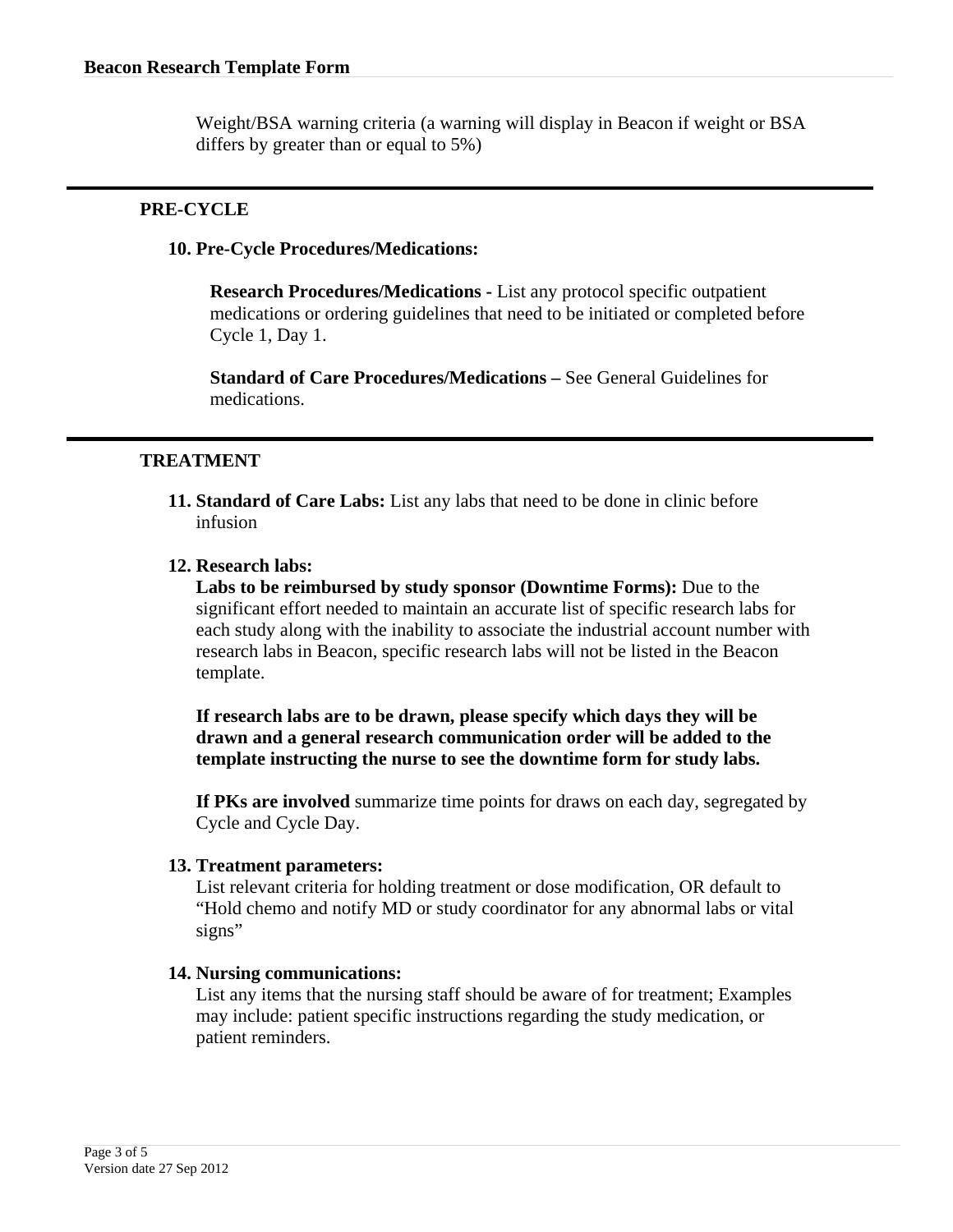### **15. Pre-Medications:**

**Research Pre-Medications:** List any protocol specific medications the patient should receive before chemo in the order they are to be received. Follow General Guideline #2.

**Standard of Care Pre-Medications:** Follow General Guidelines #1 and #2.

#### **16. Ordering guidelines:**

List any instructions necessary for principal investigator completion of treatment orders. Include dose modification levels/doses. This may include escalation dosing.

### **Starting dose (or dose 0):**

• **Drug name, strength, amount to be dispensed. Instructions for dosing Dose Level -1, Dose Level -2 etc:** 

• **Drug name, strength, amount to be dispensed. Instructions for dosing** 

#### **17. Oral Chemotherapy**

List protocol specified oral chemotherapy *in order they are to be received*, regardless of whether research or standard of care**,** numbering therapies in order of administration. Be specific about when oral chemo is to be given (i.e., give dose just prior to Infusion #1).

For each treatment, note where medications will be prepared (research vs. standard of care pharmacy) and on which cycle(s) each medication is dispensed, i.e. (**TO BE DISPENSED EVERY CYCLE, or TO BE DISPENSED ON CYCLES 1, 4 and 7**)

### **18. Parenteral Chemotherapy**

List protocol specified parenteral chemotherapy *in order they are to be received*, regardless of whether research or standard of care**,** numbering therapies in order of administration. For each treatment, note if where medications will be prepared (research vs. standard of care pharmacy) and on which cycle(s) each medication is dispensed, i.e. (**TO BE DISPENSED EVERY CYCLE, or TO BE DISPENSED ON CYCLES 1, 4 and 7**)

#### **19. Hypersensitivity Medications**

List any medications that should be given if hypersensitivity or infusion related events develop during the infusion.

### **DISCHARGE MEDICATIONS**

#### **20. Take Home Chemotherapy:**

Use the following convention for each drug and dose level: